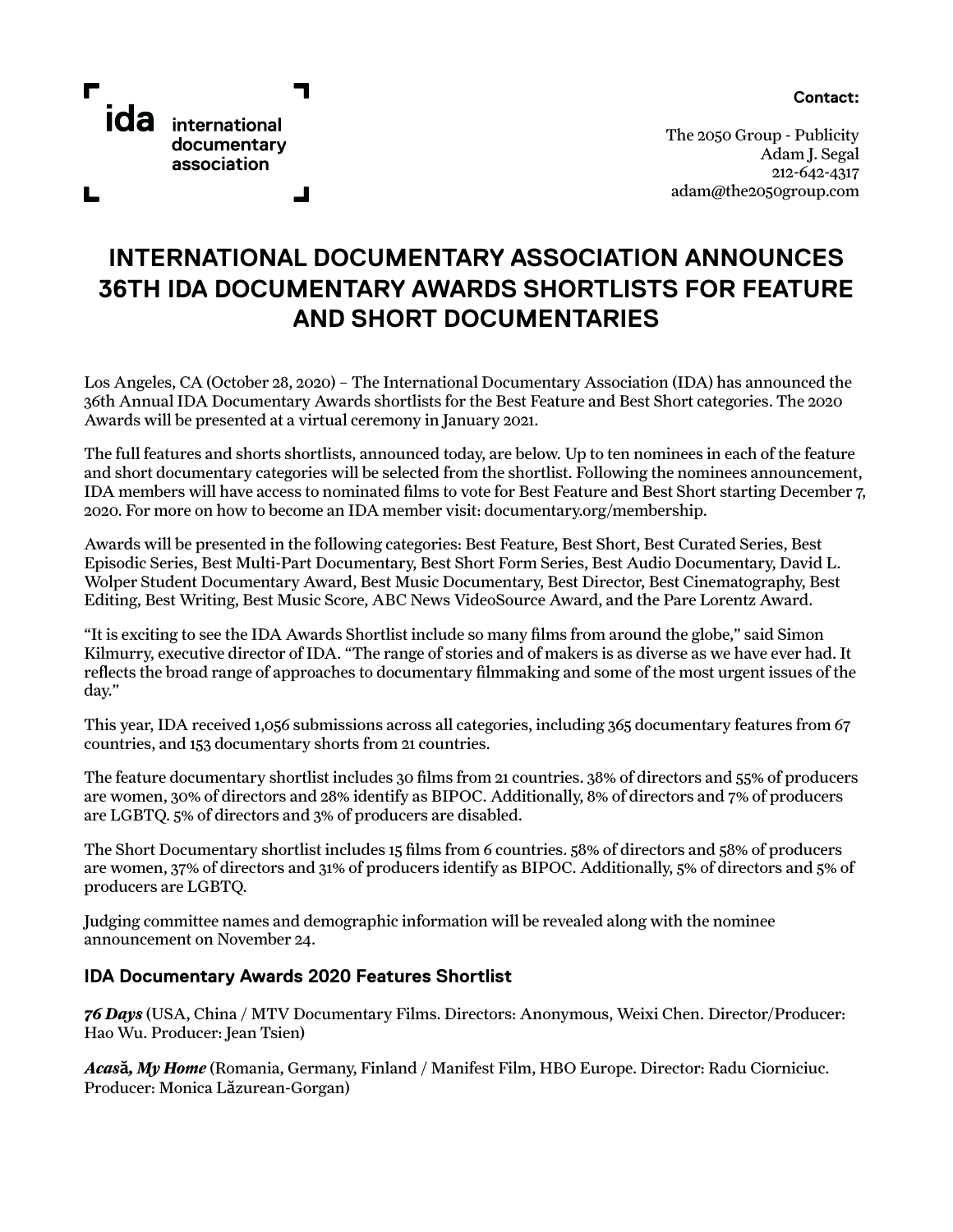*Boys State* (USA / Apple, A24. Directors/Producers: Amanda McBaine, Jesse Moss)

*City Hall* (USA / Zipporah Films, Inc. Director: Frederick Wiseman. Producer: Karen Konicek)

*Collective* (Romania / Magnolia Pictures. Director/Producer: Alexander Nanau. Producer: Bianca Oana)

*Crip Camp* (USA / Netflix. Directors/Producers: Jim LeBrecht, Nicole Newnham. Producer: Sara Bolder)

*Disclosure* (USA / Netflix. Director/Producer: Sam Feder. Producer: Amy Scholder)

*The Earth is Blue as an Orange* (Ukraine, Lithuania / TVP. Director: Iryna Tsilyk. Producers: Anna Kapustina, Giedrė Žickytė)

*The Forbidden Reel* (Canada / National Film Board of Canada. Director: Ariel Nasr. Producers: Kat Baulu, Sergeo Kirby)

*Gunda* (Norway, USA / NEON. Director: Victor Kossakovsky. Producer: Anita Rehoff Larsen)

*I Walk on Water* (USA / Grasshopper Film. Director: Khalik Allah. Producers: Sofian Khan, Vikki Tobak)

*Me and the Cult Leader* (Japan. Director/Producer: Atsushi Sakahara. Producers: Pearl Chan, Matsuo Etsuko)

*A Metamorfose dos Pássaros* (Portugal / Portugal Film - Portuguese Film Agency. Director: Catarina Vasconcelos. Producers: Pedro Fernandes Duarte, Joana Gusmão)

*MLK/FBI* (USA / IFC Films. Director: Sam Pollard. Producer: Benjamin Hedin)

*The Mole Agent* (Chile, Germany, USA / *POV*, Hulu, Gravitas Ventures. Director: Maite Alberdi. Producer: Marcela Santibañez)

*Notturno* (Italy, France, Germany. Director/Producer: Gianfranco Rosi. Producers: Camille Laemlé, Serge Lalou, Orwa Nyrabia, Donatella Palermo, Eva-Maria Weerts)

*Once Upon a Time in Venezuela* (Venezuela, UK, Brazil / Cargo Film Releasing. Director: Anabel Rodríguez Ríos. Producer: Sepp Brudermann)

*The Reason I Jump* (USA, UK / Kino Lorber. Director: Jerry Rothwell. Producers: Jeremy Dear, Stevie Lee, Al Morrow)

*Reunited* (Denmark. Director: Mira Jargil. Producer: Kirstine Barfod)

*Self Portrait* (Norway. Directors: Katja Høgset, Margreth Olin**,** Espen Wallin. Director/Producer: Margreth Olin)

*Softie* (Kenya / *POV*. Director/Producer: Sam Soko. Producer: Toni Kamau)

*Stray* (USA / Magnolia Pictures. Director/Producer: Elizabeth Lo. Producers: Shane Boris, Ceylan Carhoglu, Ina Fichman)

*'Til Kingdom Come* (Israel, UK, Norway / IPBC Kan, NDR. Director/Producer: Maya Zinshtein. Producers: John Battsek, Abraham (Abie) Troen)

*Time* (USA / Amazon Studios, Concordia Studio, The New York Times. Director/Producer: Garrett Bradley. Producers: Lauren Domino, Kellen Quinn)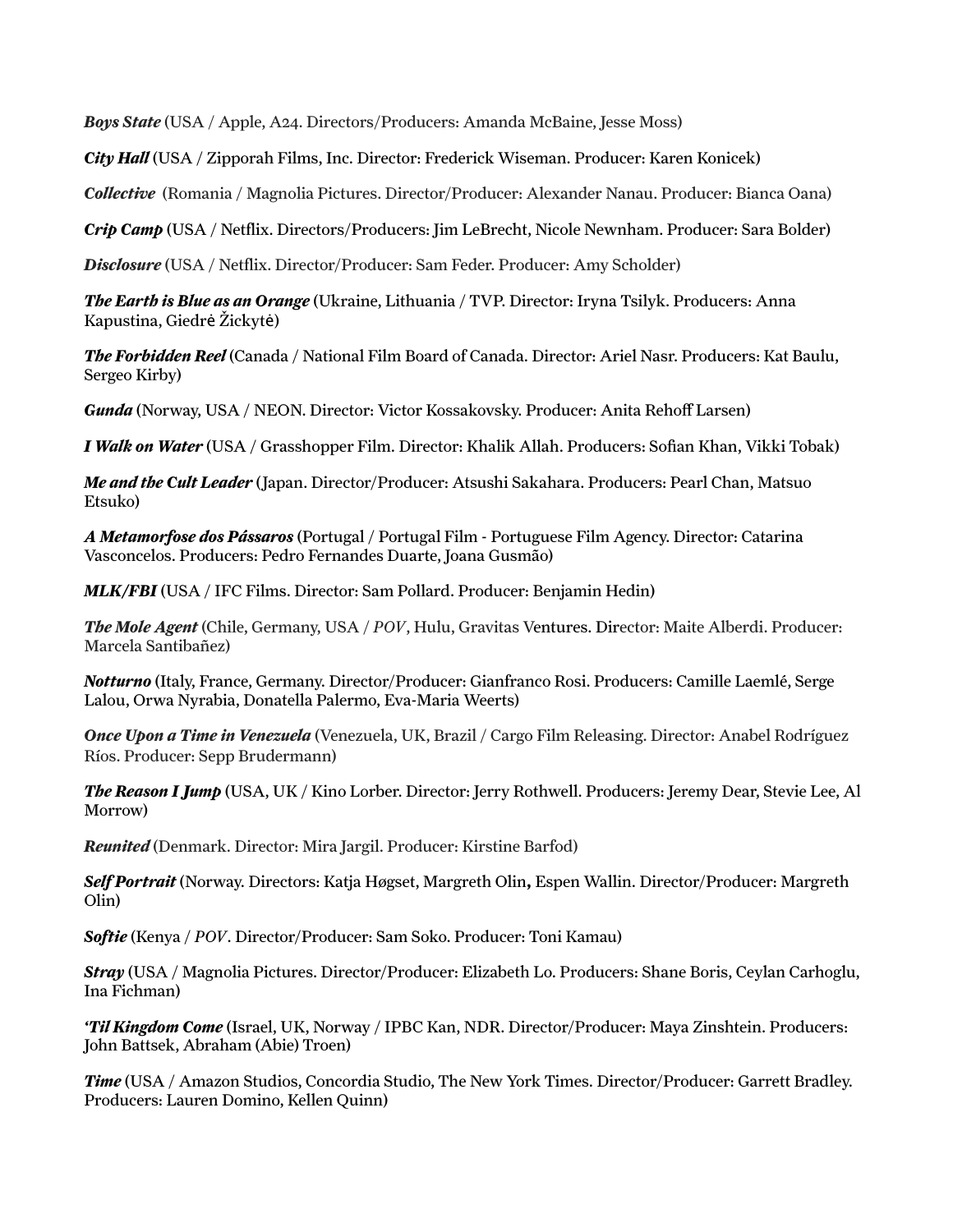*To See You Again* (Mexico. Director: Carolina Corral Paredes. Producer: Magali Rocha Donnadieu)

*The Truffle Hunters* (USA / Sony Pictures Classics. Directors/Producers: Michael Dweck, Gregory Kershaw)

*Unapologetic* (USA. Director/Producer: Ashley O'Shay. Producer: Morgan Elise Johnson)

*The Viewing Booth* (Israel, USA / ro\*co films, Temple University, Channel 8 (Israel). Director/Producer: Ra'anan Alexandrowicz. Producer: Liran Atzmor)

*Welcome to Chechnya* (USA / HBO. Director/Producer: David France)

*Wintopia* (Canada / National Film Board of Canada. Director: Mira Burt-Wintonick. Producers: Annette Clarke, Bob Moore)

## **IDA Documentary Awards 2020 Shorts Shortlist**

*Abortion Helpline, This is Lisa* (USA / Woman Make Movies. Directors/Producers: Barbara Attie, Mike Attie, Janet Goldwater)

*All That Perishes at the Edge of Land* (Pakistan. Director/Producer: Hira Nabi. Producer: Till Passow)

*Tutwiler* (USA / *Frontline*, PBS, The Marshall Project, American Documentary, WORLD Channel. Director: Elaine McMillion Sheldon. Producer: Alysia Santo)

*Call Center Blues* (USA, Mexico / TOPIC. Director: Geeta Gandbhir. Producer: Jessica Devaney)

*Eddy's World* (USA. Director/Producer: Lyn Goldfarb. Producers: Jannat Gargi, Daniel Zimbaldi)

*Huntsville Station* (USA / *NY Times Op-Docs*. Directors/Producers: Chris Filippone, Jamie Meltzer)

*Hysterical Girl* (USA / *NY Times Op-Docs*. Director: Kate Novack. Producer: Andrew Rossi)

*John Was Trying to Contact Aliens* (USA / Netflix. Director/Producer: Matthew Killip)

*The Lost Astronaut* (USA / *NY Times Op-Docs*. Director: Ben Proudfoot. Producers: Abby Lynn Kang Davis, Gabriel Berk Godoi)

*Mizuko* (USA, Japan. Directors/Producers: Kira Dane, Katelyn Rebelo)

*Racially Charged: America's Misdemeanor Problem* (USA. Director: Robert Greenwald. Producers: Casey Cooper Johnson, Jim Miller)

*s***ố***ng* **ở đ***ây* (USA / University of California, Santa Cruz. Director/Producer: Melanie Ho)

*To Calm the Pig Inside* (*Ang Pagpakalma sa Unos*) (Philippines. Director/Producer: Joanna Vasquez Arong)

*Unforgivable* (El Salvador. Director/Producer: Marlén Viñayo. Producer: Carlos Martínez)

*Virtually Free* (USA. Director: André Robert Lee. Producers: Alexandra Blaney, Susan MacLaury)